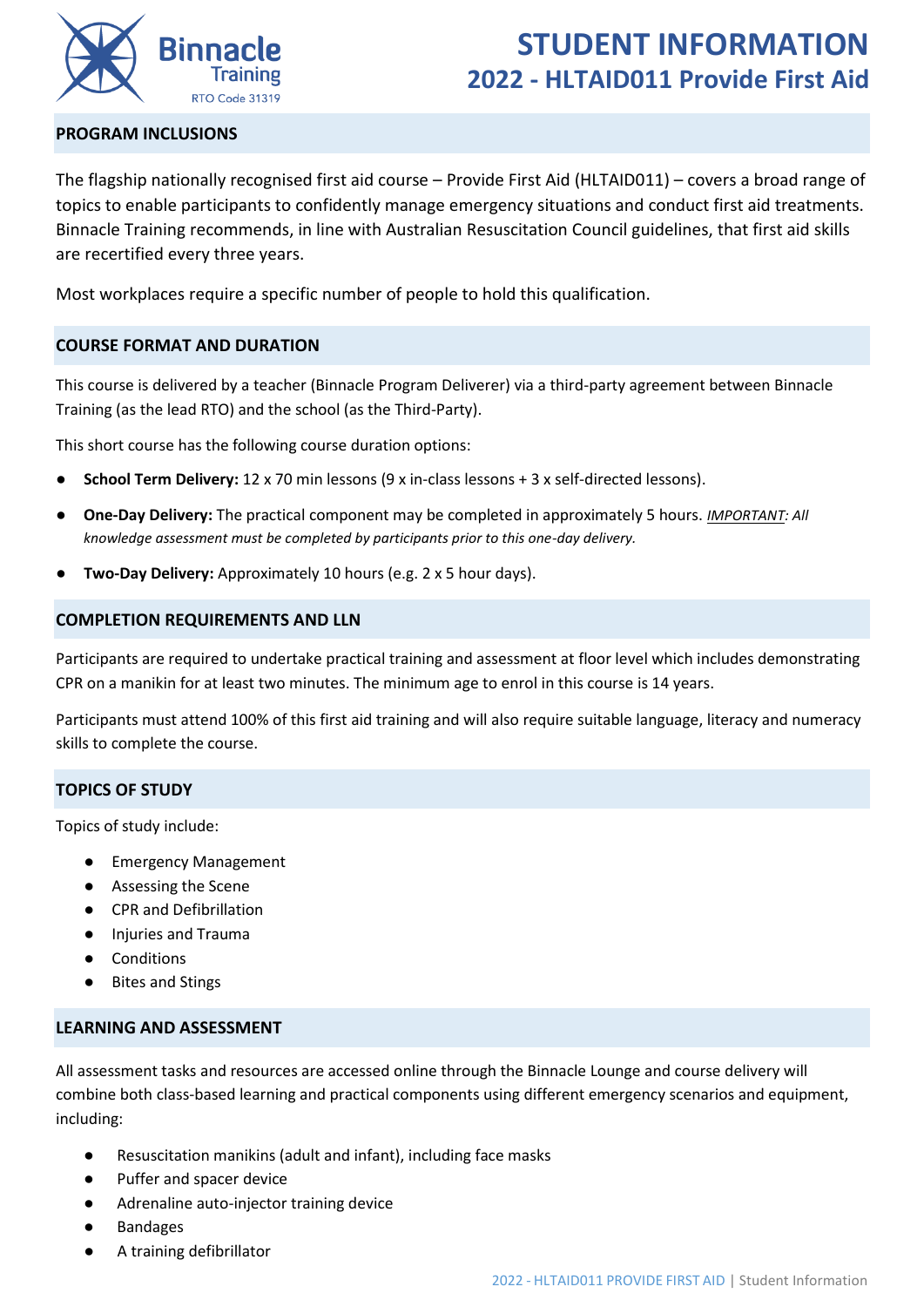# **STUDENT INFORMATION 2022 - HLTAID011 Provide First Aid**

Evidence contributing towards competency will be collected throughout the course which include knowledge quizzes that are automatically marked by the online platform, mini-practical scenarios and a major practical scenario which are assessed and marked by your Binnacle teacher.

# **UNITS OF COMPETENCY**

The units of competency that are achieved through this course are:

HLTAID011 Provide First Aid\*

**Binna** 

- HLTAID010 Provide basic emergency life support
- HLTAID009 Provide cardiopulmonary resuscitation



\*If you are currently undertaking one or more of the following qualifications with Binnacle Training as your RTO, you will also have the opportunity to meet the evidence requirements and be issued with the 'superseded' HLTAID003 Provide first aid as it continues to be a requirement:

- SIS30315 Certificate III in Fitness
- SIS30115 Certificate III in Sport and Recreation
- SIS20115 Certificate II in Sport and Recreation

### **COST**

\$55.00 pp = 2022 Binnacle Training Fee (invoiced to the school).

## **BINNACLE TRAINING THIRD-PARTY ARRANGEMENTS**

As the RTO, Binnacle Training engages individual secondary schools under a third-party arrangement to provide physical and human resources to facilitate training and conduct assessment.

Binnacle Training Responsibilities: Enrolling students into the VET course, providing online training and assessment, training and assessment outcomes, issuing certificates and testamurs, and ensuring that the VET course is on its scope of registration at all times.

School Responsibilities (as the third-party): The provision of adequate physical (equipment and facilities) and human resources (program deliverer), and facilitating training and assessment services on behalf of Binnacle including the provision of student support services such as language, literacy and numeracy (LLN) assistance.

## **STUDENT ENROLMENT**

Student enrolment into the Binnacle Program requires the school to have a current Third-Party Agreement in place and for students to have a verified USI.

## **DEFINITIONS AND INTERPRETATIONS**

RTO - means a training organisation that has authorisation to train and assess nationally recognised qualifications on its scope of registration.

School (third-party) - means the secondary school/college that is providing the physical and human resources to deliver training and conduct assessment on behalf of, and in the name of, Binnacle Training as the external RTO.

Training Product - means any qualification, unit of competency, or group of competencies packaged together as a Binnacle Program.